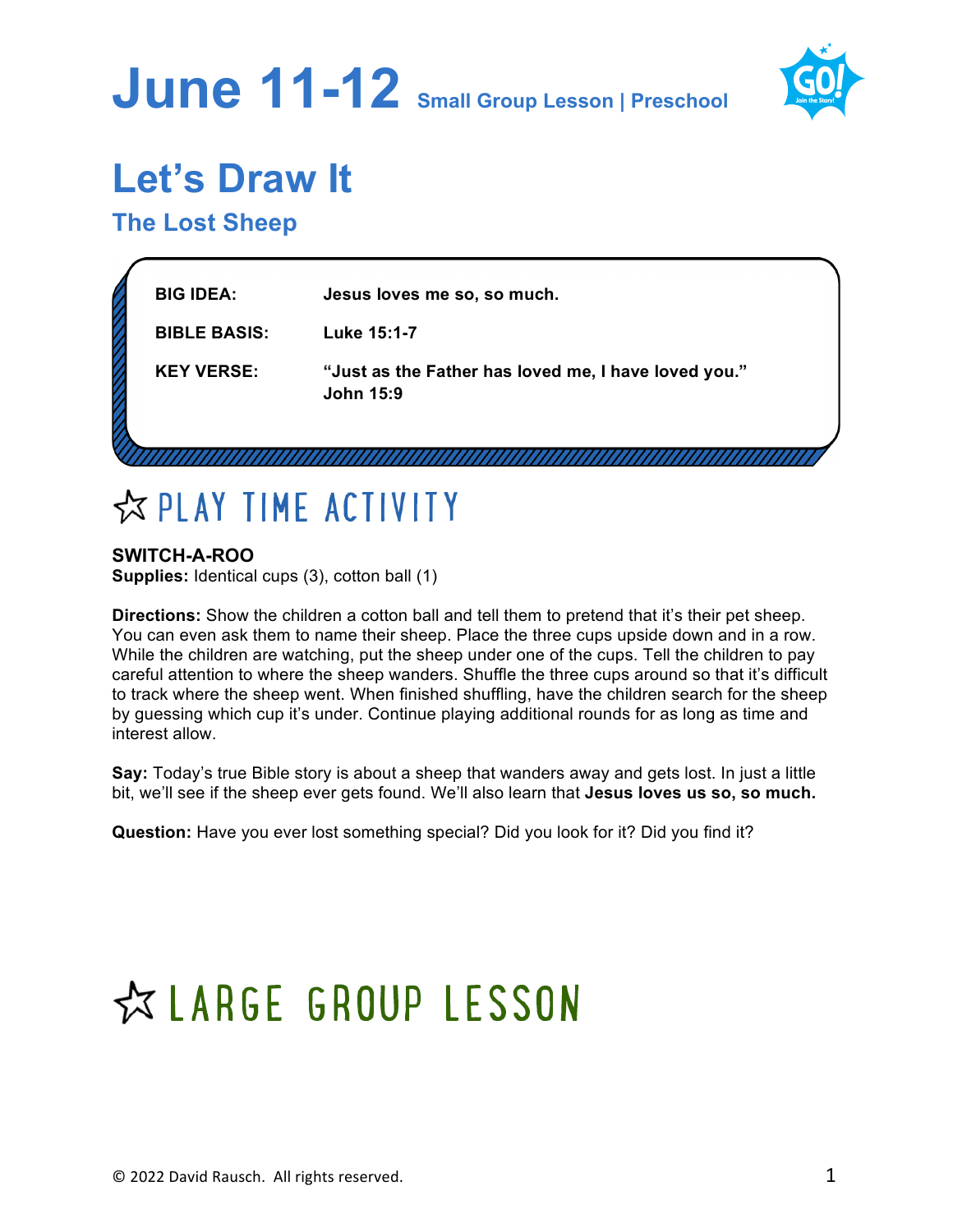# **June 11-12 Small Group Lesson | Preschool**



## ☆ SMALL GROUP ACTIVITIES

#### **HIDE AND SHEEP** (Application Activity)

**Supplies:** Cotton ball (1 per group), blindfold (optional, 1 per group)

**Directions:** Sit with the children in a circle. Show them the cotton ball and tell them to pretend like it's the lost sheep. Choose one child to sit in the middle of the circle while wearing a blindfold or with their eyes closed. Begin passing the sheep around the circle while saying the rhyme below. When the rhyme is finished, have the child who is holding the sheep conceal it in their hands. The other children in the circle can pretend to be concealing something too. Have the child in the middle open their eyes and guess where the sheep is hiding by pointing to a child in the circle and saying, **"Jesus loves you so, so much."** Allow them to keep guessing until they find the sheep. Next, choose another child to sit in the middle and repeat as many times as interest allows.

#### **Rhyme:**

I can search high, I can search low. I can search through the rain and snow. I can search left, I can search right. I can search through the day and night.

**Say:** Sometimes we can be like the lost sheep. We can make bad choices and wander away from Jesus. But Jesus doesn't let us stay lost. He searches for us high and low because **He loves us so, so much.**

**Question:** What kind of bad choices do you sometimes make? Does Jesus still love you when you make that bad choice? (Answer: YES! Jesus doesn't want you to make bad choices, but He still loves you when you do.)

#### **THE MISSING SHEEP** (Application Activity)

**Supplies:** Blanket or sheet (1 per group), blindfold (optional, 1 per group)

**Directions:** Have the children sit in a circle. Choose a child and have them close their eyes or place a blindfold on them. While their eyes are closed, point to another child in the circle. Help that child quietly stand up and move behind the blindfolded child. Place a sheet or blanket over the child to further conceal their identity. When ready, tell the blindfolded child to remove the blindfold, look around the circle, and say which of their friends is missing. After guessing, allow that child to remove the sheet or blanket to see if they were right. Upon the reveal, have the children say, "Hooray! We found the missing sheep!" Continue playing additional rounds for as long as time and interest allow.

**Say:** Jesus knows each one of us by name. And He knows if we wander away from Him. But **Jesus loves us so, so much.** He looks for us until He finds us and brings us back to Him.

**Question:** Why do you think Jesus loves you so, so much?